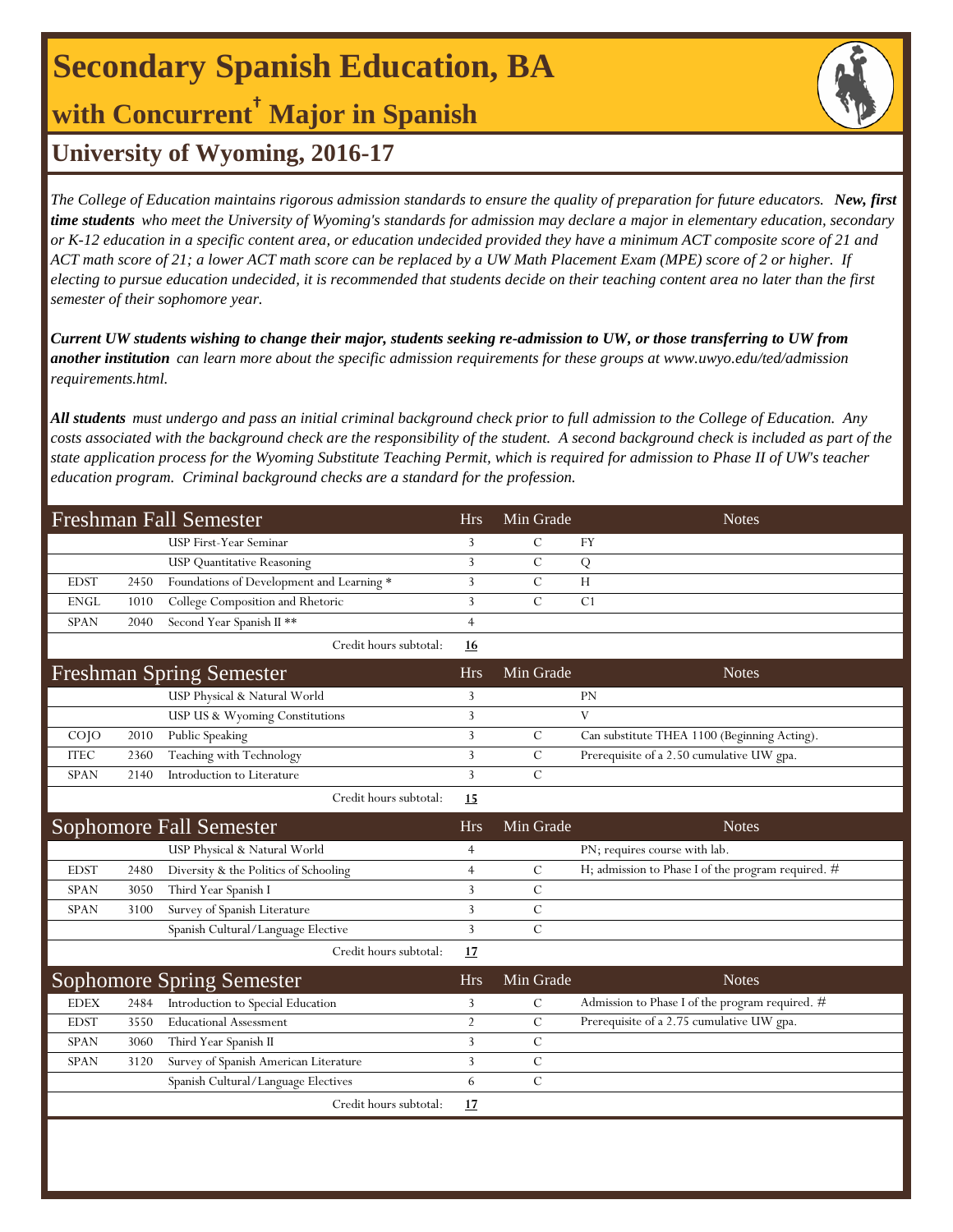# **Secondary Spanish Education, BA**

## **with Concurrent† Major in Spanish**



### **University of Wyoming, 2016-17**

|             |      | <b>Junior Fall Semester</b>                            | <b>Hrs</b>     | Min Grade     | <b>Notes</b>                                                                 |
|-------------|------|--------------------------------------------------------|----------------|---------------|------------------------------------------------------------------------------|
| <b>EDCI</b> | 4350 | Introduction to Second Language Acquisition            | 3              | C             |                                                                              |
|             |      | Linguistics, Sociolinguistics, & Social Literacies for |                |               |                                                                              |
| <b>EDCI</b> | 4761 | Teachers                                               | 3              | C             |                                                                              |
| <b>SPAN</b> | 3080 | Southwest Spanish                                      | $\overline{3}$ | $\mathcal{C}$ | Can substitute SPAN 4070 (Fourth Year Spanish I).                            |
|             |      | <b>Upper Division Spanish Elective</b>                 | 3              | $\mathcal{C}$ |                                                                              |
|             |      | Elective                                               | 3              |               |                                                                              |
|             |      | Credit hours subtotal:                                 | 15             |               |                                                                              |
|             |      | <b>Junior Spring Semester</b>                          | <b>Hrs</b>     | Min Grade     | <b>Notes</b>                                                                 |
| <b>EDST</b> | 3000 | Teacher as Practitioner                                | 6              | C             | C2; admission to Phase II of the program required. #                         |
| <b>SPAN</b> | 4080 | Fourth Year Spanish II                                 | 3              | $\mathcal{C}$ |                                                                              |
|             |      |                                                        |                |               | Can substitute SPAN 4090 (Spanish Phonetics & History of the                 |
| <b>SPAN</b> | 4310 | Introduction to Hispanic Linguistics                   | 3              | C             | Language).                                                                   |
|             |      | Spanish Cultural/Language Elective                     | 3              | $\mathcal{C}$ |                                                                              |
|             |      | Credit hours subtotal:                                 | 15             |               |                                                                              |
|             |      | <b>Senior Fall Semester</b>                            | <b>Hrs</b>     | Min Grade     | <b>Notes</b>                                                                 |
| <b>EDCI</b> | 4450 | Issues in Multicultural Education                      | 3              | С             |                                                                              |
| <b>EDSE</b> | 3276 | Methods I: Secondary Modern Language Education         | 3              | $\mathcal{C}$ | Admission to Phase IIIa of the program required. #                           |
| <b>EDSE</b> | 4276 | Methods II: Secondary Modern Language Education        | $\overline{4}$ | С             | C3; admission to Phase IIIa of the program required. #                       |
|             |      | <b>Upper Division Spanish Elective</b>                 | $\overline{3}$ | $\mathcal{C}$ |                                                                              |
|             |      | Credit hours subtotal:                                 | 13             |               |                                                                              |
|             |      | <b>Senior Spring Semester</b>                          | <b>Hrs</b>     | Min Grade     | <b>Notes</b>                                                                 |
| <b>EDSE</b> | 4500 | Residency in Teaching                                  | 15             | S.            | Admission to Phase IIIb of the program is required; offered<br>$S/U$ only. # |
|             |      | Credit hours subtotal:                                 | <u>15</u>      |               |                                                                              |
|             |      | <b>TOTAL CREDIT HOURS:</b>                             | 123            |               |                                                                              |

This is a guide for course work in the major; actual course sequence may vary by student. Please refer to the online student degree evaluation, and consult with an academic advisor. • Not all courses are offered every semester and some electives may have prerequisites. Students should review the course descriptions in the *University Catalog* and consult with their academic advisor to plan accordingly.

#### **University of Wyoming requirements:**

Students must have a minimum cumulative GPA of 2.0 to graduate. • Students must complete 42 hours of upper division (3000-level or above) coursework, 30 of which must be from the University of Wyoming. • Courses must be taken for a letter grade unless offered only for S/U. • University Studies Program (USP) Human Culture (H) and Physical & Natural World (PN) courses must be taken outside of the major subject, but can be cross-listed with the major.

#### **College of Education requirements:**

This plan assumes student college readiness. Students should be able to start taking 1000-level courses the first semester of college. All professional education courses must be completed with a grade of C or higher. Grades of C- or lower will not satisfy this requirement.